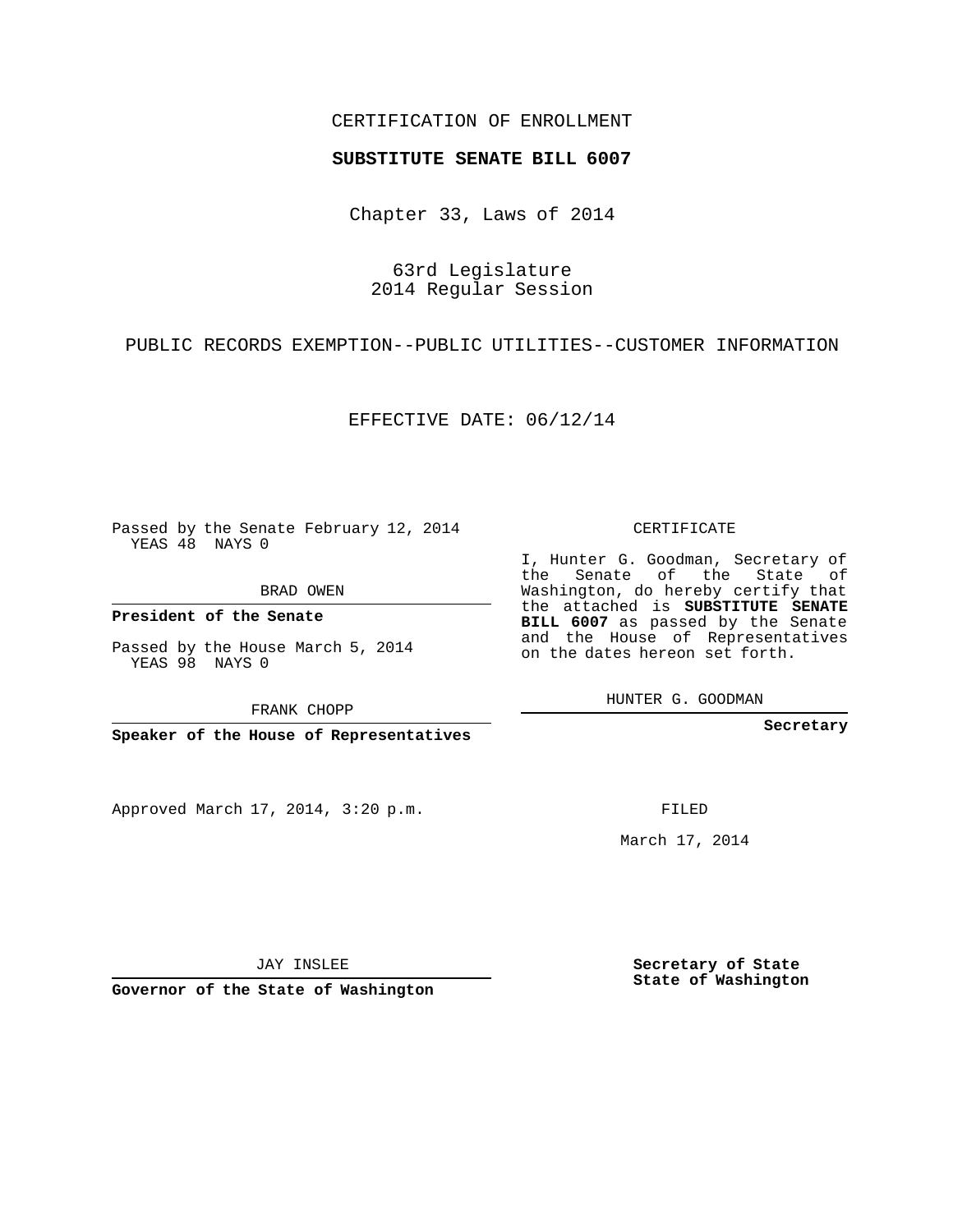## **SUBSTITUTE SENATE BILL 6007** \_\_\_\_\_\_\_\_\_\_\_\_\_\_\_\_\_\_\_\_\_\_\_\_\_\_\_\_\_\_\_\_\_\_\_\_\_\_\_\_\_\_\_\_\_

\_\_\_\_\_\_\_\_\_\_\_\_\_\_\_\_\_\_\_\_\_\_\_\_\_\_\_\_\_\_\_\_\_\_\_\_\_\_\_\_\_\_\_\_\_

Passed Legislature - 2014 Regular Session

## **State of Washington 63rd Legislature 2014 Regular Session**

**By** Senate Governmental Operations (originally sponsored by Senators Rivers, Hatfield, Braun, Tom, and Benton)

READ FIRST TIME 01/31/14.

 1 AN ACT Relating to clarifying the exemption in the public records 2 act for customer information held by public utilities; and amending RCW 3 42.56.330.

4 BE IT ENACTED BY THE LEGISLATURE OF THE STATE OF WASHINGTON:

 5 **Sec. 1.** RCW 42.56.330 and 2012 c 68 s 4 are each amended to read 6 as follows:

 7 The following information relating to public utilities and 8 transportation is exempt from disclosure under this chapter:

 9 (1) Records filed with the utilities and transportation commission 10 or attorney general under RCW 80.04.095 that a court has determined are 11 confidential under RCW 80.04.095;

12 (2) The ((<del>residential</del>)) addresses ((<del>and residential</del>)), telephone 13 numbers, electronic contact information, and customer-specific utility usage and billing information in increments less than a billing cycle of the customers of a public utility contained in the records or lists held by the public utility of which they are customers, except that this information may be released to the division of child support or the agency or firm providing child support enforcement for another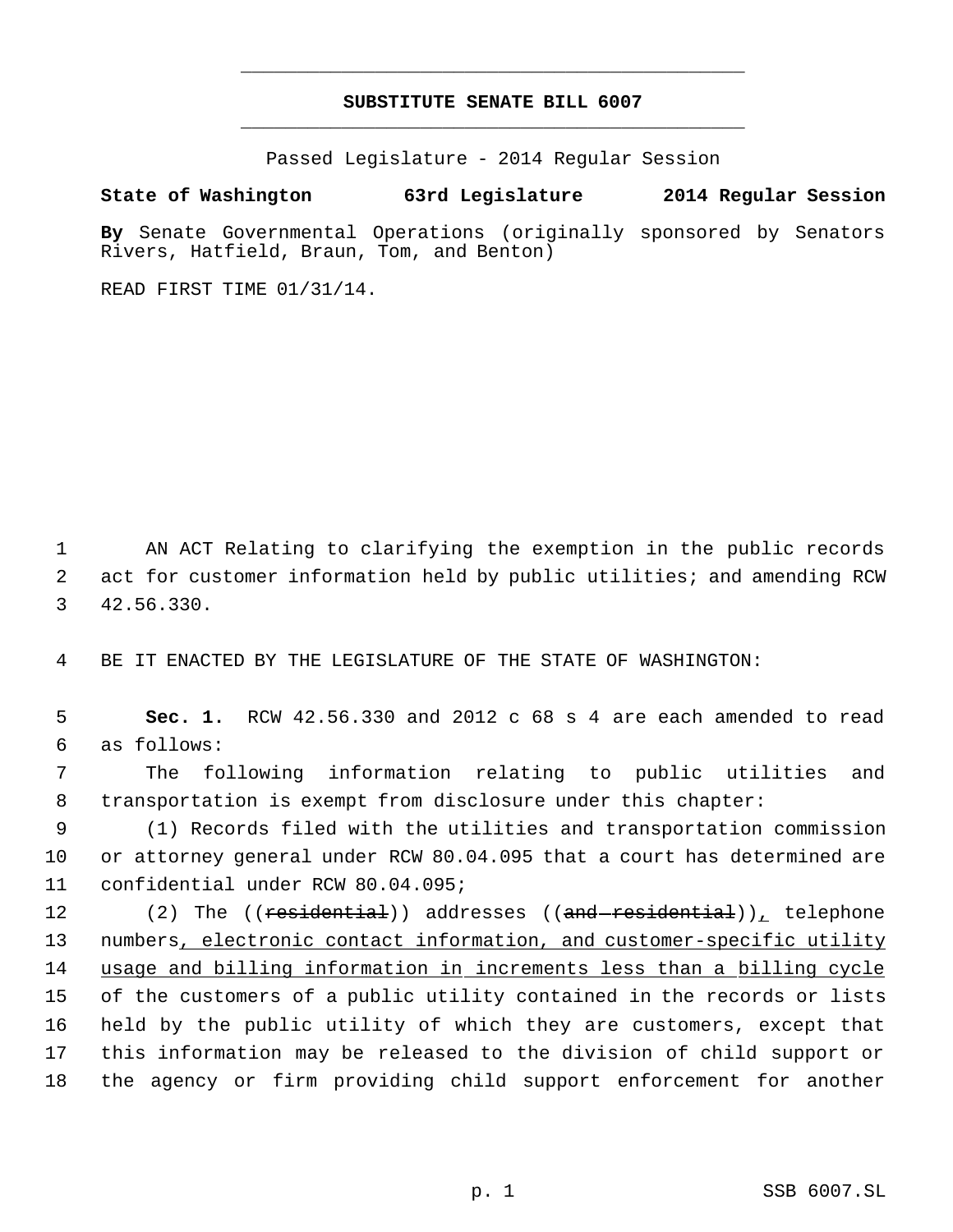state under Title IV-D of the federal social security act, for the establishment, enforcement, or modification of a support order;

 (3) The names, residential addresses, residential telephone numbers, and other individually identifiable records held by an agency in relation to a vanpool, carpool, or other ride-sharing program or service; however, these records may be disclosed to other persons who apply for ride-matching services and who need that information in order 8 to identify potential riders or drivers with whom to share rides;

 (4) The personally identifying information of current or former participants or applicants in a paratransit or other transit service operated for the benefit of persons with disabilities or elderly persons;

 (5) The personally identifying information of persons who acquire and use transit passes or other fare payment media including, but not limited to, stored value smart cards and magnetic strip cards, except that an agency may disclose personally identifying information to a person, employer, educational institution, or other entity that is responsible, in whole or in part, for payment of the cost of acquiring or using a transit pass or other fare payment media for the purpose of preventing fraud, or to the news media when reporting on public transportation or public safety. As used in this subsection, "personally identifying information" includes acquisition or use information pertaining to a specific, individual transit pass or fare payment media.

 (a) Information regarding the acquisition or use of transit passes or fare payment media may be disclosed in aggregate form if the data does not contain any personally identifying information.

 (b) Personally identifying information may be released to law enforcement agencies if the request is accompanied by a court order;

 (6) Any information obtained by governmental agencies that is collected by the use of a motor carrier intelligent transportation system or any comparable information equipment attached to a truck, tractor, or trailer; however, the information may be given to other governmental agencies or the owners of the truck, tractor, or trailer from which the information is obtained. As used in this subsection, "motor carrier" has the same definition as provided in RCW 81.80.010;

 (7) The personally identifying information of persons who acquire and use transponders or other technology to facilitate payment of